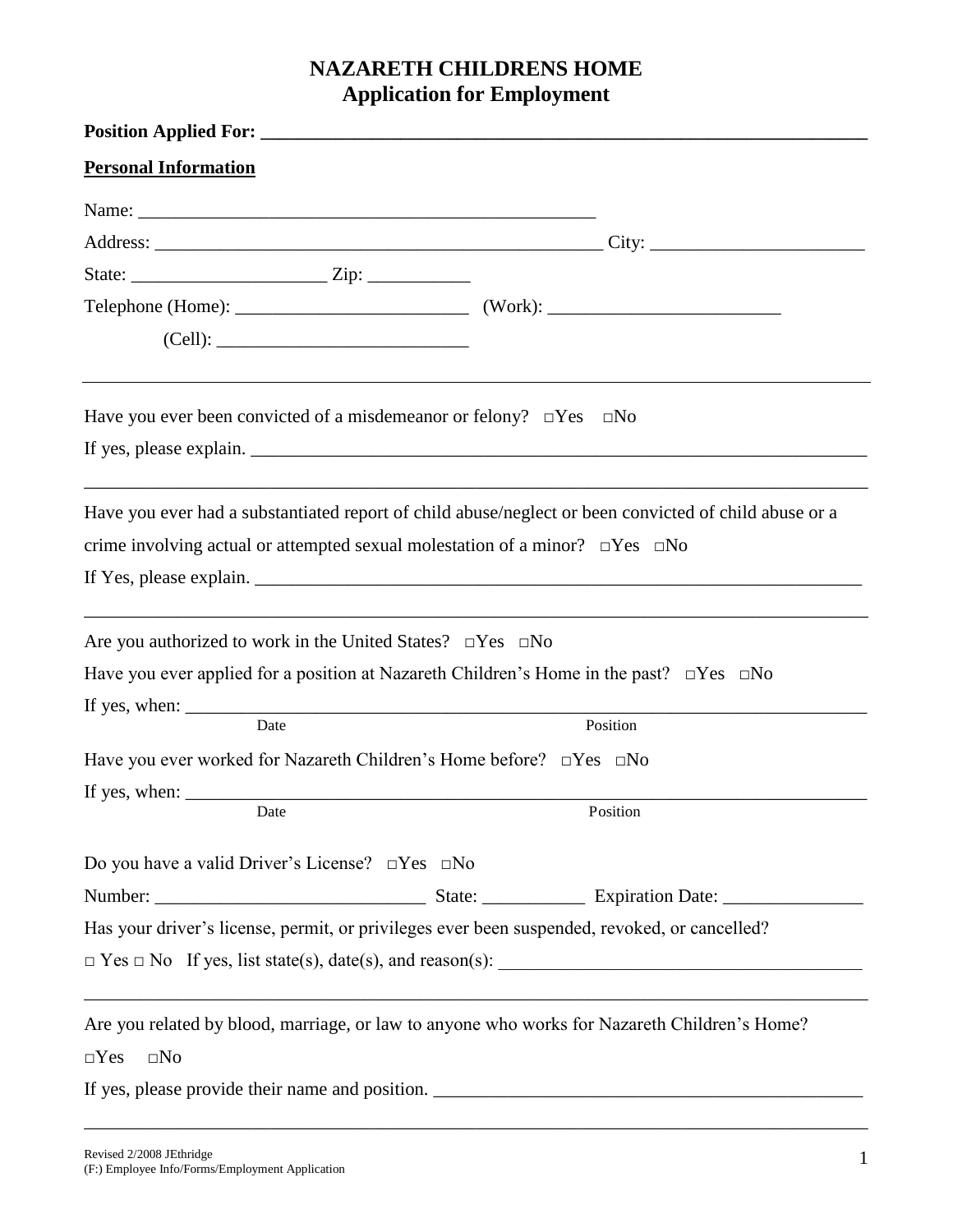Seeking: □Full-time □Part-time □Temporary

Date available for employment: \_\_\_\_\_\_\_\_\_\_\_\_\_\_\_\_\_\_\_\_

Have you ever been involuntarily terminated or asked to resign from employment?  $\Box$ Yes  $\Box$  No If yes, please provide employer, dates, of employment, position, name of supervisor, and reason for termination/resignation request.

\_\_\_\_\_\_\_\_\_\_\_\_\_\_\_\_\_\_\_\_\_\_\_\_\_\_\_\_\_\_\_\_\_\_\_\_\_\_\_\_\_\_\_\_\_\_\_\_\_\_\_\_\_\_\_\_\_\_\_\_\_\_\_\_\_\_\_\_\_\_\_\_\_\_\_\_\_\_\_\_\_\_\_\_ \_\_\_\_\_\_\_\_\_\_\_\_\_\_\_\_\_\_\_\_\_\_\_\_\_\_\_\_\_\_\_\_\_\_\_\_\_\_\_\_\_\_\_\_\_\_\_\_\_\_\_\_\_\_\_\_\_\_\_\_\_\_\_\_\_\_\_\_\_\_\_\_\_\_\_\_\_\_\_\_\_\_\_\_

Have you ever been counseled, disciplined, terminated, or asked to resign as a result of reported workplace harassment, fighting/assault, violation of safety rules, or other inappropriate condition?  $\Box$  Yes  $\Box$  No

If yes, please provide employer, dates, of employment, position, name of supervisor, and reason for termination/resignation request.

\_\_\_\_\_\_\_\_\_\_\_\_\_\_\_\_\_\_\_\_\_\_\_\_\_\_\_\_\_\_\_\_\_\_\_\_\_\_\_\_\_\_\_\_\_\_\_\_\_\_\_\_\_\_\_\_\_\_\_\_\_\_\_\_\_\_\_\_\_\_\_\_\_\_\_\_\_\_\_\_\_\_\_\_ \_\_\_\_\_\_\_\_\_\_\_\_\_\_\_\_\_\_\_\_\_\_\_\_\_\_\_\_\_\_\_\_\_\_\_\_\_\_\_\_\_\_\_\_\_\_\_\_\_\_\_\_\_\_\_\_\_\_\_\_\_\_\_\_\_\_\_\_\_\_\_\_\_\_\_\_\_\_\_\_\_\_\_\_ \_\_\_\_\_\_\_\_\_\_\_\_\_\_\_\_\_\_\_\_\_\_\_\_\_\_\_\_\_\_\_\_\_\_\_\_\_\_\_\_\_\_\_\_\_\_\_\_\_\_\_\_\_\_\_\_\_\_\_\_\_\_\_\_\_\_\_\_\_\_\_\_\_\_\_\_\_\_\_\_\_\_\_\_ \_\_\_\_\_\_\_\_\_\_\_\_\_\_\_\_\_\_\_\_\_\_\_\_\_\_\_\_\_\_\_\_\_\_\_\_\_\_\_\_\_\_\_\_\_\_\_\_\_\_\_\_\_\_\_\_\_\_\_\_\_\_\_\_\_\_\_\_\_\_\_\_\_\_\_\_\_\_\_\_\_\_\_\_

## **Education**

|                        | <b>HIGH SCHOOL</b>  | <b>UNDERGRADUATE</b> | <b>GRADUATE</b> |
|------------------------|---------------------|----------------------|-----------------|
|                        |                     | COLLEGE/             |                 |
|                        |                     | <b>UNIVERSITY</b>    |                 |
| School Name &          |                     |                      |                 |
| Location               |                     |                      |                 |
|                        |                     |                      |                 |
| <b>Years Completed</b> | 12<br>10<br>11<br>9 |                      |                 |
| Did you                |                     |                      |                 |
| Graduate?              |                     |                      |                 |
| Diploma/Degree         |                     |                      |                 |
|                        |                     |                      |                 |
| Major                  |                     |                      |                 |
|                        |                     |                      |                 |
| Minor                  |                     |                      |                 |
|                        |                     |                      |                 |

\_\_\_\_\_\_\_\_\_\_\_\_\_\_\_\_\_\_\_\_\_\_\_\_\_\_\_\_\_\_\_\_\_\_\_\_\_\_\_\_\_\_\_\_\_\_\_\_\_\_\_\_\_\_\_\_\_\_\_\_\_\_\_\_\_\_\_\_\_\_\_\_\_\_\_\_\_\_\_\_\_\_\_\_  $\mathcal{L}_\mathcal{L} = \{ \mathcal{L}_\mathcal{L} = \{ \mathcal{L}_\mathcal{L} = \{ \mathcal{L}_\mathcal{L} = \{ \mathcal{L}_\mathcal{L} = \{ \mathcal{L}_\mathcal{L} = \{ \mathcal{L}_\mathcal{L} = \{ \mathcal{L}_\mathcal{L} = \{ \mathcal{L}_\mathcal{L} = \{ \mathcal{L}_\mathcal{L} = \{ \mathcal{L}_\mathcal{L} = \{ \mathcal{L}_\mathcal{L} = \{ \mathcal{L}_\mathcal{L} = \{ \mathcal{L}_\mathcal{L} = \{ \mathcal{L}_\mathcal{$ \_\_\_\_\_\_\_\_\_\_\_\_\_\_\_\_\_\_\_\_\_\_\_\_\_\_\_\_\_\_\_\_\_\_\_\_\_\_\_\_\_\_\_\_\_\_\_\_\_\_\_\_\_\_\_\_\_\_\_\_\_\_\_\_\_\_\_\_\_\_\_\_\_\_\_\_\_\_\_\_\_\_\_\_

\_\_\_\_\_\_\_\_\_\_\_\_\_\_\_\_\_\_\_\_\_\_\_\_\_\_\_\_\_\_\_\_\_\_\_\_\_\_\_\_\_\_\_\_\_\_\_\_\_\_\_\_\_\_\_\_\_\_\_\_\_\_\_\_\_\_\_\_\_\_\_\_\_\_\_\_\_\_\_\_\_\_\_\_ \_\_\_\_\_\_\_\_\_\_\_\_\_\_\_\_\_\_\_\_\_\_\_\_\_\_\_\_\_\_\_\_\_\_\_\_\_\_\_\_\_\_\_\_\_\_\_\_\_\_\_\_\_\_\_\_\_\_\_\_\_\_\_\_\_\_\_\_\_\_\_\_\_\_\_\_\_\_\_\_\_\_\_\_ \_\_\_\_\_\_\_\_\_\_\_\_\_\_\_\_\_\_\_\_\_\_\_\_\_\_\_\_\_\_\_\_\_\_\_\_\_\_\_\_\_\_\_\_\_\_\_\_\_\_\_\_\_\_\_\_\_\_\_\_\_\_\_\_\_\_\_\_\_\_\_\_\_\_\_\_\_\_\_\_\_\_\_\_ \_\_\_\_\_\_\_\_\_\_\_\_\_\_\_\_\_\_\_\_\_\_\_\_\_\_\_\_\_\_\_\_\_\_\_\_\_\_\_\_\_\_\_\_\_\_\_\_\_\_\_\_\_\_\_\_\_\_\_\_\_\_\_\_\_\_\_\_\_\_\_\_\_\_\_\_\_\_\_\_\_\_\_\_ \_\_\_\_\_\_\_\_\_\_\_\_\_\_\_\_\_\_\_\_\_\_\_\_\_\_\_\_\_\_\_\_\_\_\_\_\_\_\_\_\_\_\_\_\_\_\_\_\_\_\_\_\_\_\_\_\_\_\_\_\_\_\_\_\_\_\_\_\_\_\_\_\_\_\_\_\_\_\_\_\_\_\_\_

Are you currently enrolled in an education program?  $\Box$  Yes  $\Box$  No If yes, please list the school, location and name of the program.

Please list any specialized trainings and seminars you have completed in the past five years.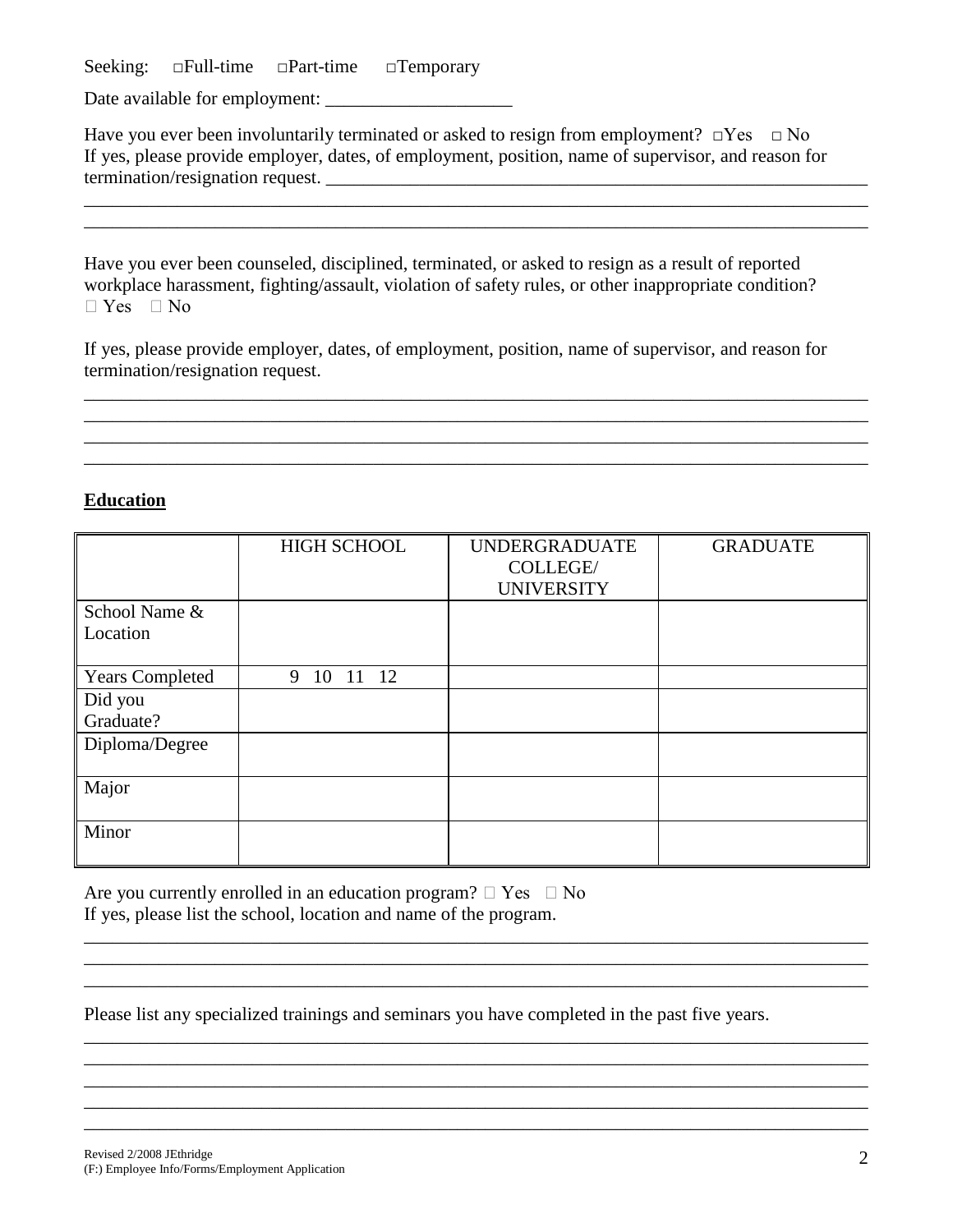# **Employment History**

| (Begin with most recent) |  |
|--------------------------|--|
|                          |  |
|                          |  |
|                          |  |
|                          |  |
|                          |  |
|                          |  |
|                          |  |
|                          |  |
|                          |  |
|                          |  |
|                          |  |
|                          |  |
|                          |  |
|                          |  |
|                          |  |
|                          |  |
|                          |  |
|                          |  |
|                          |  |
|                          |  |
|                          |  |
|                          |  |
|                          |  |
|                          |  |